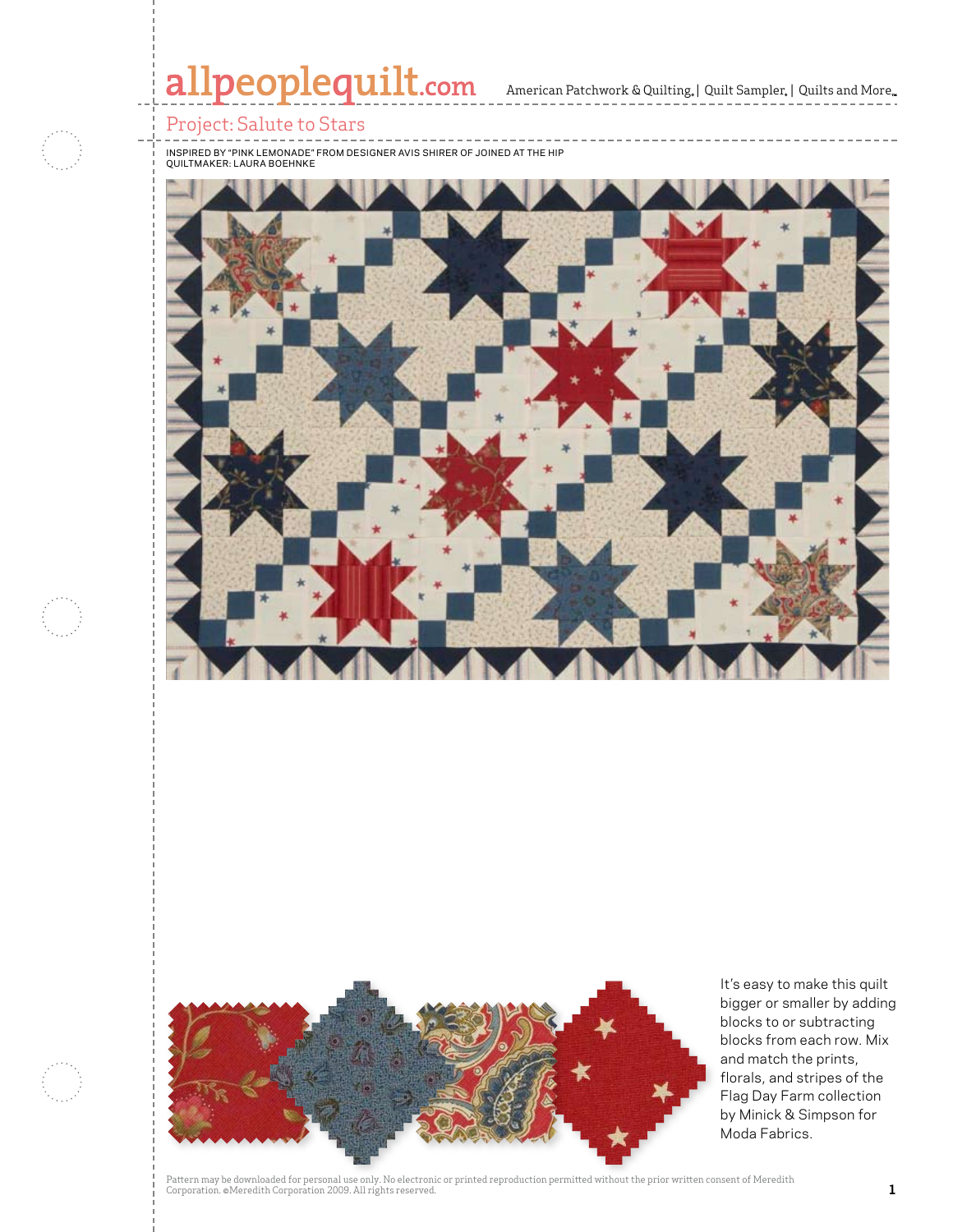# allpeoplequilt.com

Project: Salute to Stars

### Materials

- **<sup>•</sup>** 1⁄8 yard solid blue (Double Four-Patch blocks)
- <sup>•</sup> 3/<sub>8</sub> yard each ecru tone-on-tone and ecru star print (Double Four-Patch blocks, Sawtooth Star blocks)
- **1⁄4** yard total assorted blue prints (Sawtooth Star blocks)
- **1⁄4** yard total assorted red prints (Sawtooth Star blocks)
- <sup>1</sup> 10" square red-and-blue paisley (Sawtooth Star blocks)
- **1⁄4** yard ecru stripe (border)
- **1/<sub>2</sub>** yard solid navy (border, binding)
- **3⁄4** yard backing fabric
- **•**  <sup>33</sup>×25" batting

#### Finished quilt: 261⁄2×181⁄2" Finished blocks: 4" square

Quantities are for 44/45"-wide, 100% cotton fabrics. Measurements include 1/4" seam allowances. Sew with right sides together unless otherwise stated.

# Cut Fabrics

Cut pieces in the following order.

From solid blue, cut: **•** 2-1½×42" strips

- From each of ecru tone-on-tone and ecru star print, cut:
- **•** 1–11⁄2×42" strip
- **•** 12-2<sup>1</sup>/<sub>2</sub>" squares
- **24-11/2×21/2** rectangles
- **•** 24-1½" squares
- From assorted blue prints, cut: **• 6—2½** squares
- 
- **•** 48-1½" squares (6 sets of 8 squares to match each 2<sup>1/2</sup> square cut above)
- From assorted red prints, cut:
- **•** 4-2<sup>1</sup>⁄<sub>2</sub>" squares
- **•** 32-1½" squares (4 sets of 8 squares to match each 2<sup>1/2</sup> square cut above)
- From red-and-blue paisley, cut:
- **•** 2-2<sup>1</sup>/<sub>2</sub>" squares
- **•** 16–1½" squares

From ecru stripe, cut:

- **<sup>•</sup>** 4-1% squares, cutting each in half diagonally for 8 triangles total (Cut through two of the squares with stripes oriented vertically and two squares with stripes running horizontally so that you can miter them later.)
- **80—1½** squares
- From solid navy, cut:
- 3-21⁄<sub>2</sub>×42" binding strips
- **•** 40-11/<sub>2</sub>×21/<sub>2</sub>" rectangles

### Assemble Double Four-Patch Blocks

- 1. Join a solid blue 1½×42" strip and an ecru tone-on-tone 1<sup>1</sup>⁄<sub>2</sub>×42" strip to make a strip set. Press seam toward solid blue strip. Repeat with a solid blue 11⁄2×42" strip and an ecru star print 11⁄2×42" strip. Cut each strip set into  $24 - 1\frac{1}{2}$ "wide segments (Diagram 1).
- 2. Join one segment from each strip set to make a Four-Patch unit (Diagram 2). Press seam in one direction. The unit should be 2<sup>1</sup>/<sub>2</sub>" square including seam allowances. Repeat to make 24 Four-Patch units total.
- **3.** Referring to Diagram 3 for placement, sew together two Four-Patch units, an ecru toneon-tone 21⁄2" square, and an ecru star print 21⁄2" square in pairs. Press seams toward ecru squares. Join pairs to make a Double Four-Patch block. Press seams in one direction. The block should be 41⁄2" square including seam allowances. Repeat to make 12 Double Four-Patch blocks total.

### Assemble Sawtooth Star Blocks

- **1.** For one Sawtooth Star A block, gather one 21/2" square and eight 1<sup>1/2</sup> squares from the same blue print; four ecru tone-on-tone 1<sup>1</sup>/<sub>2</sub>×2<sup>1</sup>/<sub>2</sub>" rectangles; and four ecru tone-on-tone 1<sup>1/2</sup> squares.
- **2.** Use a pencil to mark a diagonal line on wrong side of each blue print 1<sup>1/2</sup>" square.
- **3.** Align a marked square with one end of an ecru tone-on-tone 11⁄2×21⁄2" rectangle (Diagram 4; note direction of drawn line). Sew on marked line; trim seam allowance to  $\frac{1}{4}$ ". Press open attached triangle.
- 4. Align a marked square with opposite end of Step 3 rectangle (Diagram 4; again note direction of marked line). Stitch, trim, and press as before to make a Flying Geese unit. The unit should be 21⁄2×11⁄2" including seam allowances.
- 5. Repeat steps 3 and 4 to make four Flying Geese units total.
- 6. Referring to Diagram 5, sew together the four ecru tone-ontone 1<sup>1/2</sup> squares; four Flying Geese units; and blue print 21/2" square in rows. Press seams away from Flying Geese units. Join rows to make Sawtooth Star A block. Press seams in one direction. The block should be 4<sup>1</sup>/<sub>2</sub>" square including seam allowances.
- 7. Repeat steps 1-6 to make six Sawtooth Star A blocks total.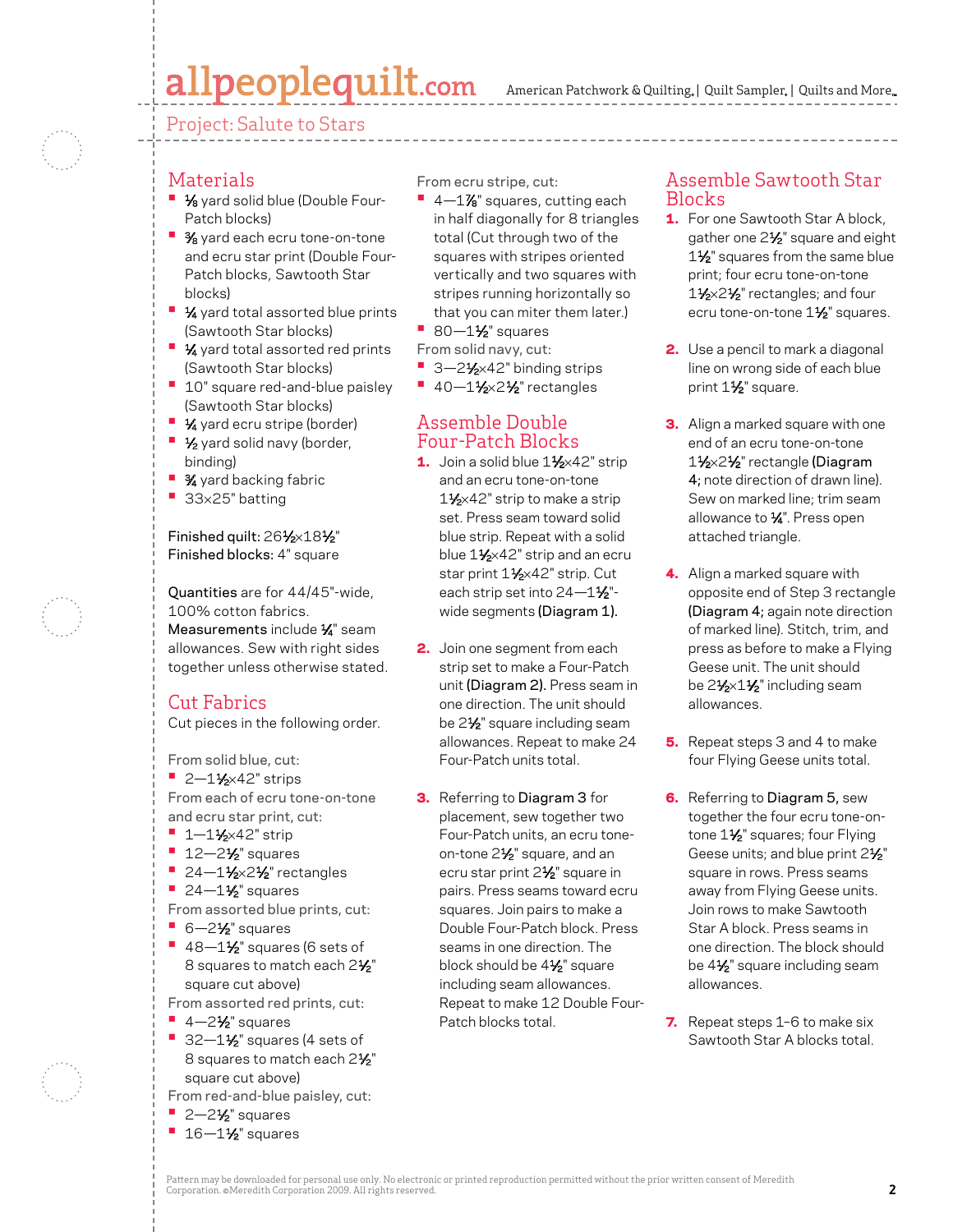# Ipeoplequilt.com

#### Project: Salute to Stars

- 8. Using assorted red prints instead of blue prints and ecru star print instead of ecru tone-on-tone, repeat steps 1–6 to make four Sawtooth Star B blocks.
- 9. Using red-and-blue paisley instead of blue prints and ecru star print instead of ecru tone-on-tone, repeat steps 1–6 to make two Sawtooth Star C blocks.

### Assemble Quilt Center

- 1. Referring to Quilt Assembly Diagram for placement, lay out Double Four-Patch blocks and Sawtooth Star A, B, and C blocks in four horizontal rows. Sew together blocks in each row. Press seams in one direction, alternating direction with each row.
- **2.** Join rows to make quilt center; press seams in one direction. The quilt center should be  $24\frac{1}{2}\times16\frac{1}{2}$ " including seam allowances.

# Assemble and Add Border

- **1.** Use a pencil to mark a diagonal line on wrong side of each ecru stripe 11/2" square. Note: to achieve the stripe effect in the featured quilt, mark the line on half of the squares with stripes running vertically and mark the other half with stripes running horizontally.
- 2. Referring to Assemble Sawtooth Star Blocks, steps 3 and 4 use solid navy 11⁄2×21⁄2" rectangles and marked ecru stripe squares to make 40 Flying Geese units. Pin squares in place and open up before stitching to make sure stripes will run in the same direction.
- **3.** Referring to Quilt Assembly Diagram, sew together eight Flying Geese units to make a short border strip. Press seams in one direction. The short border strip should be  $1\frac{1}{2} \times 16\frac{1}{2}$ " including seam allowances. Repeat to make a second short border strip. Join short border strips to short edges of quilt center. Press seams toward border.
- 4. Join two ecru stripe triangles to make a border corner square. The square should be 1<sup>1/2</sup> square including seam allowances. Repeat to make four border corner squares total.
- **5.** Join 12 Flying Geese units to make a long border strip. Press seams in one direction. Sew a border corner square to each end of the long border strip. The long border strip should be 11⁄2×261⁄2" including seam allowances. Repeat to make a second long border strip. Sew long border strips to remaining edges of quilt center to complete quilt top. Press seams toward border.

# Finish Quilt

- 1. Layer quilt top, batting, and backing; baste. Quilt as desired.
- 2. Bind with solid navy binding strips.